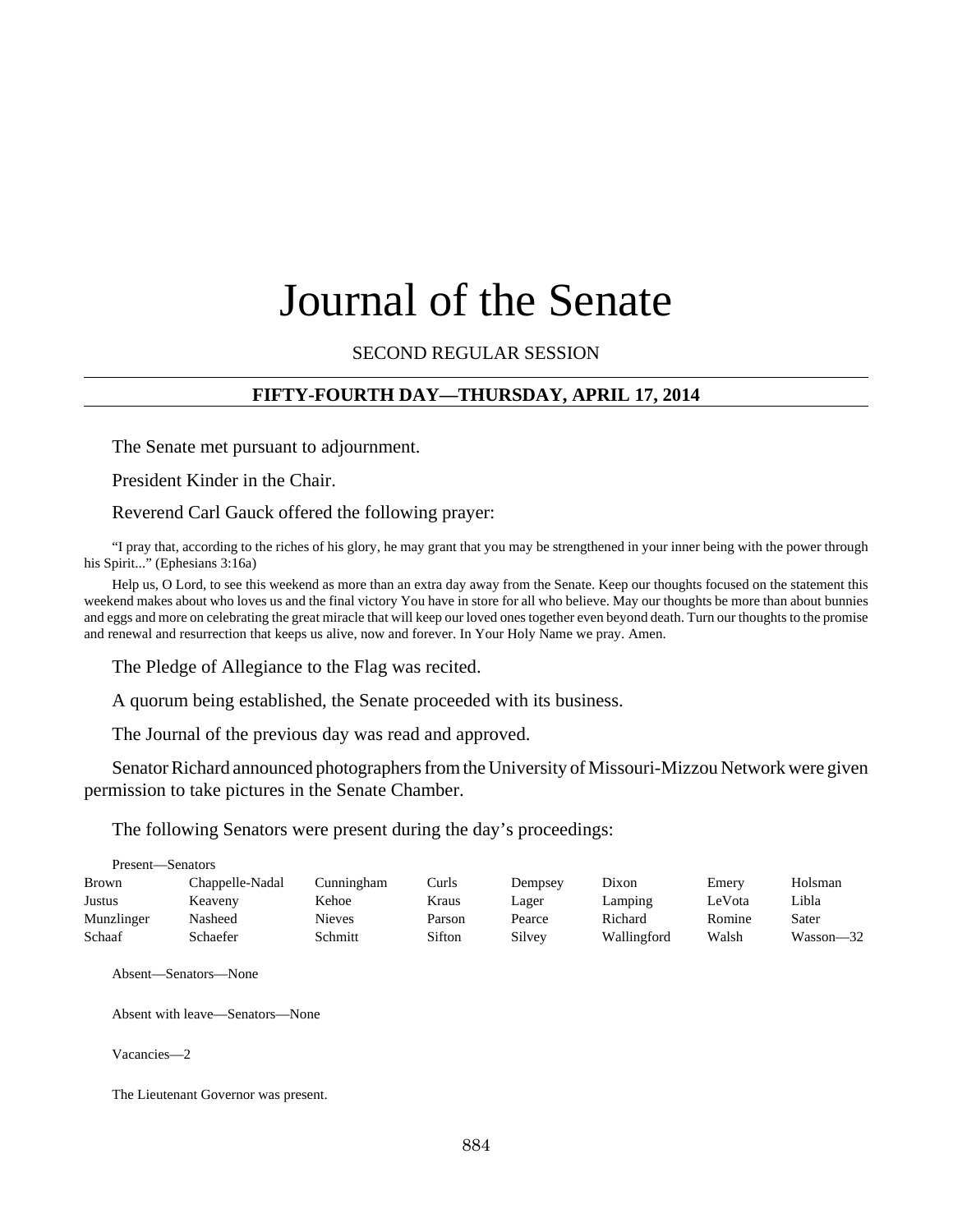#### **RESOLUTIONS**

Senator LeVota offered Senate Resolution No. 1868, regarding Roxann Thorley, Independence, which was adopted.

Senator Lamping offered Senate Resolution No. 1869, regarding Samantha Fairchild Copeland, St. Peters, which was adopted.

Senator LeVota offered Senate Resolution No. 1870, regarding Jim Schultz, Independence, which was adopted.

Senator LeVota offered Senate Resolution No. 1871, regarding Jeannie Hutter, Independence, which was adopted.

Senator Schmitt offered Senate Resolution No. 1872, regarding Edward N. Lisciandra, Valley Park, which was adopted.

Senator Schmitt offered Senate Resolution No. 1873, regarding Gerard Paul Kordsmeier, Saint Louis, which was adopted.

Senator Sater offered Senate Resolution No. 1874, regarding the Fiftieth Wedding Anniversary of Mr. and Mrs. Russell Bishop, which was adopted.

Senator Sater offered Senate Resolution No. 1875, regarding the Fiftieth Wedding Anniversary of Mr. and Mrs. Bill Berg, which was adopted.

#### **MESSAGES FROM THE GOVERNOR**

The following messages were received from the Governor:

GOVERNOR OF MISSOURI JEFFERSON CITY 65102

April 17, 2014

To the Senate of the 97<sup>th</sup> General Assembly of the State of Missouri:

I hereby withdraw from your consideration the following appointment to office made by me and submitted to you on March 7, 2014, for your advice and consent:

James Kent Emison, Democrat, 109 Autumn Drive, Higginsville, Lafayette County, Missouri 64037, as a member of the Conservation Commission, for a term ending June 30, 2019, and until his successor is duly appointed and qualified; vice, Tim Dollar.

> Respectfully submitted, Jeremiah W. (Jay) Nixon Governor

President Pro Tem Dempsey moved that the above appointment be returned to the Governor per his request, which motion prevailed.

Senator Kehoe assumed the Chair.

GOVERNOR OF MISSOURI JEFFERSON CITY 65102

#### April 17, 2014

To the Senate of the 97<sup>th</sup> General Assembly of the State of Missouri: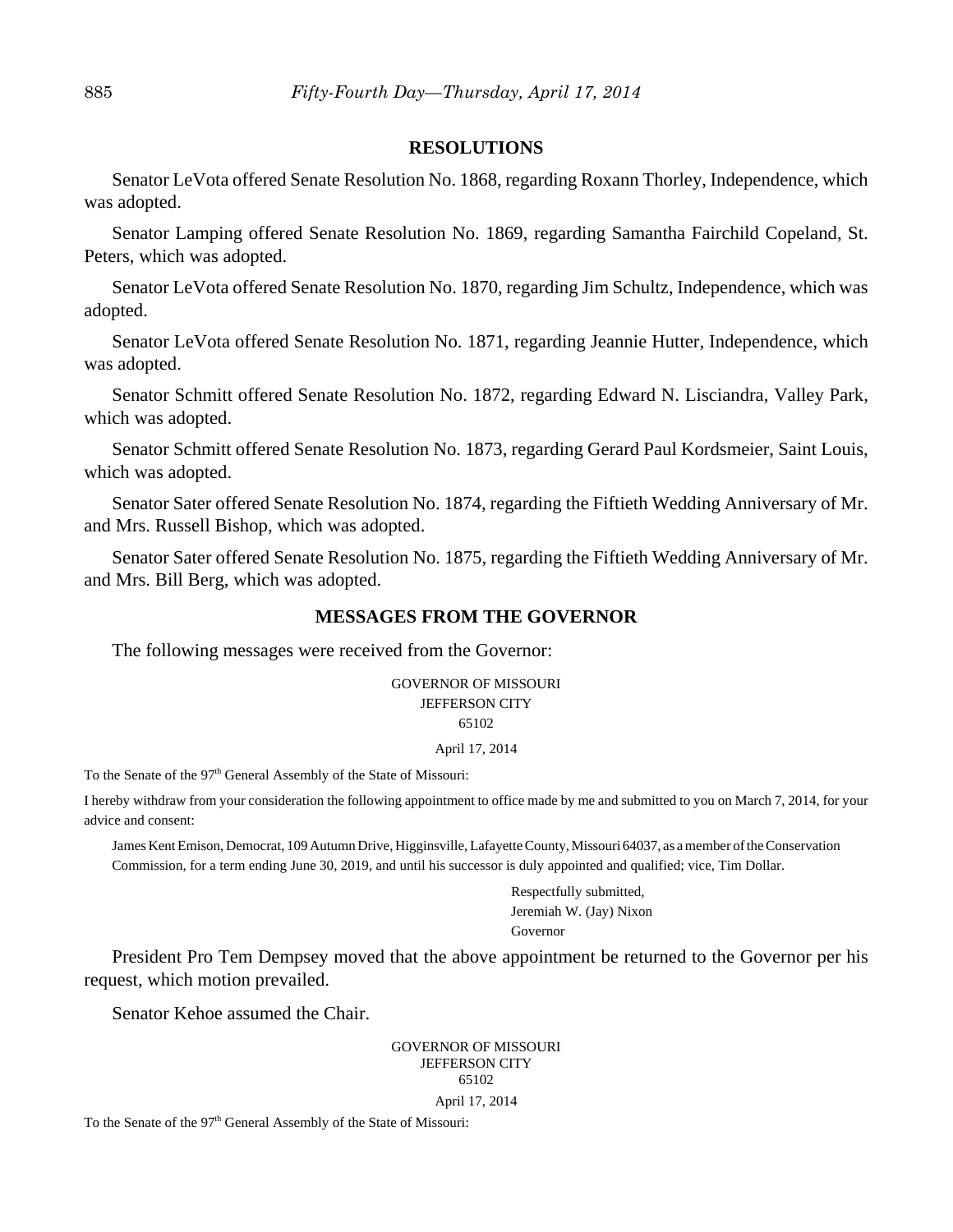I hereby withdraw from your consideration the following appointment to office made by me and submitted to you on February 28, 2014, for your advice and consent:

Joseph A. Carroll, Democrat, 443 West Morrow, Marshall, Saline County, Missouri 65340, as a member of the Missouri Ethics Commission, for a term ending March 15, 2018, and until his successor is duly appointed and qualified; vice, Vernon Dawdy, term expires March 15, 2014.

> Respectfully submitted, Jeremiah W. (Jay) Nixon Governor

President Pro Tem Dempsey moved that the above appointment be returned to the Governor per his request, which motion prevailed.

## **REPORTS OF STANDING COMMITTEES**

Senator Dempsey, Chairman of the Committee on Gubernatorial Appointments, submitted the following reports, reading of which was waived:

Mr. President: Your Committee on Gubernatorial Appointments, to which were referred the following appointments and reappointment, begs leave to report that it has considered the same and recommends that the Senate do give its advice and consent to the following:

Kay Park and Laurie D. Smith, as members of the Missouri Genetic Advisory Committee;

Also,

April S. Wilson and Jennifer L. Schoonover, as members of the Child Abuse and Neglect Review Board;

Also,

Brian Kinkade, as Director of the Department of Social Services;

Also,

Jenny Frisbee, as a member of the Behavior Analyst Advisory Board; and

Jerome Offord Jr. and Christopher A. Gordon, as members of the State Historical Records Advisory Board.

Senator Dempsey requested unanimous consent of the Senate to vote on the above reports in one motion. There being no objection, the request was granted.

Senator Dempsey moved that the committee reports be adopted, and the Senate do give its advice and consent to the above appointments and reappointment, which motion prevailed.

#### **THIRD READING OF SENATE BILLS**

**SS** for **SB 575**, introduced by Senator Dixon, entitled:

SENATE SUBSTITUTE FOR SENATE BILL NO. 575

An Act to repeal sections 8.010, 8.597, 21.440, 21.445, 21.450, 21.455, 21.460, 21.465, 21.530, 21.535, 21.537, 21.795, 21.800, 21.801, 21.820, 21.830, 21.835, 21.850, 21.910, 21.920, 30.953, 30.954, 30.956, 30.959, 30.962, 30.965, 30.968, 30.971, 33.150, 33.710, 33.850, 37.250, 105.955, 135.210, 135.230, 167.195, 191.115, 191.934, 197.291, 208.275, 208.952, 208.955, 210.153, 215.261, 215.262, 217.025,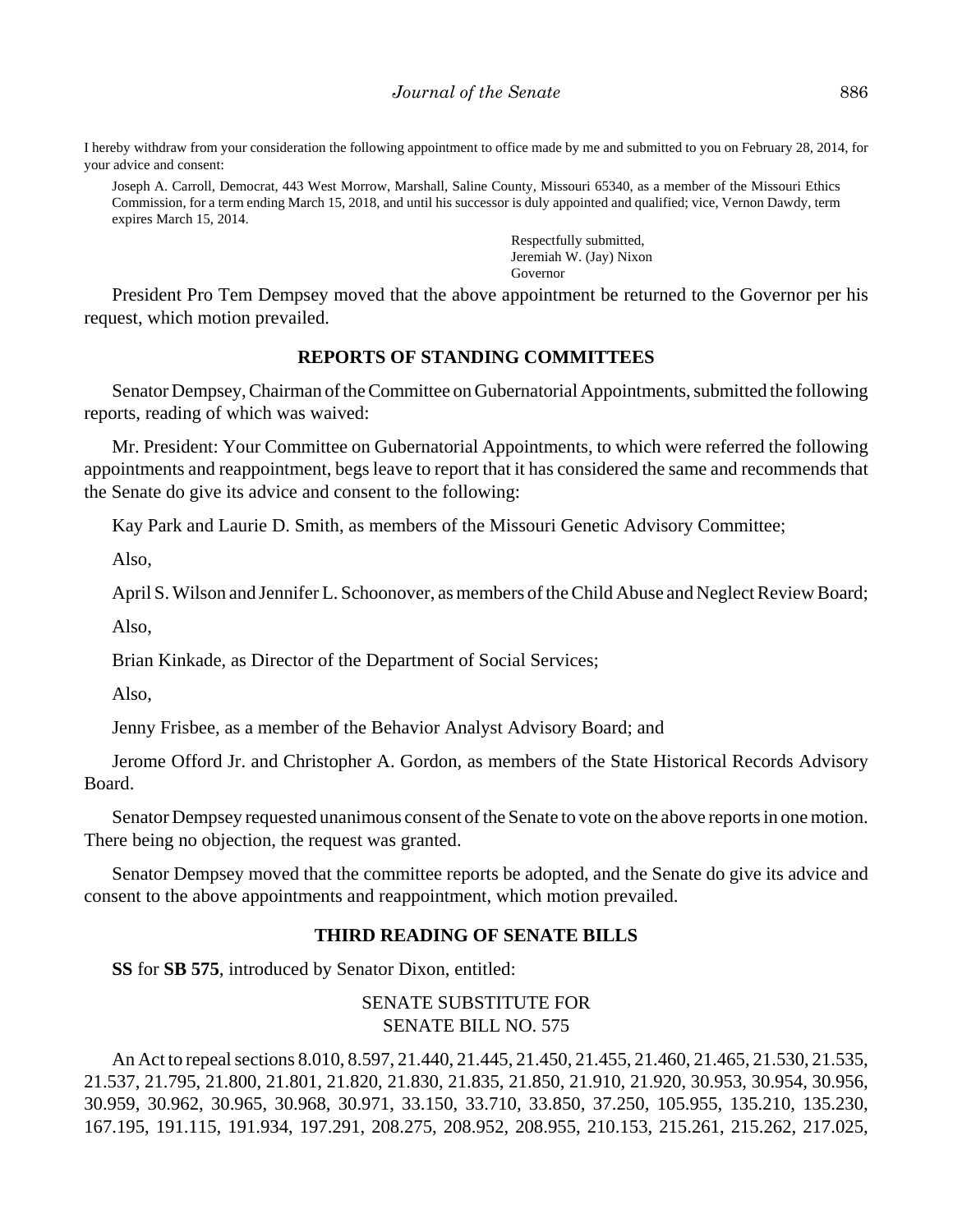217.035, 217.550, 217.567, 262.950, 301.129, 313.001, 320.092, 338.321, 348.439, 361.120, 383.250, 386.145, 476.681, 620.050, 620.602, 620.1300, 630.010, 630.461, and 650.120, RSMo, section 105.955 as enacted by conference committee substitute no. 3 for house committee substitute no. 2 for senate bill no. 844, ninety-fifth general assembly, second regular session, and section 476.055 as enacted by conference committee substitute for house committee substitute for senate bill no. 636, ninety-sixth general assembly, second regular session, and to enact in lieu thereof twenty-three new sections relating to the existence of certain committees.

Was taken up.

On motion of Senator Dixon, **SS** for **SB 575** was read the 3rd time and passed by the following vote:

YEAS—Senators

| <b>Brown</b> | Chappelle-Nadal | Cunningham | Curls  | Dempsey | Dixon       | Emery  | Holsman   |
|--------------|-----------------|------------|--------|---------|-------------|--------|-----------|
| Justus       | Keaveny         | Kehoe      | Kraus  | Lager   | Lamping     | LeVota | Libla     |
| Munzlinger   | Nasheed         | Nieves     | Parson | Pearce  | Richard     | Romine | Sater     |
| Schaaf       | Schaefer        | Schmitt    | Sifton | Silvey  | Wallingford | Walsh  | Wasson-32 |

NAYS—Senators—None

Absent—Senators—None

Absent with leave—Senators—None

Vacancies—2

The President declared the bill passed.

On motion of Senator Dixon, title to the bill was agreed to.

Senator Dixon moved that the vote by which the bill passed be reconsidered.

Senator Richard moved that motion lay on the table, which motion prevailed.

**SCS** for **SB 704**, entitled:

## SENATE COMMITTEE SUBSTITUTE FOR SENATE BILL NO. 704

An Act to repeal sections 327.312, 327.313, and 327.314, RSMo, and to enact in lieu thereof four new sections relating to land surveyors.

Was taken up by Senator Lager.

On motion of Senator Lager, **SCS** for **SB 704** was read the 3rd time and passed by the following vote:

| Brown    | Chappelle-Nadal | Cunningham | Curls  | Dempsey     | Dixon  | Emery     | Holsman    |
|----------|-----------------|------------|--------|-------------|--------|-----------|------------|
| Justus   | Keaveny         | Kehoe      | Lager  | Lamping     | LeVota | Libla     | Munzlinger |
| Nasheed  | Nieves          | Parson     | Pearce | Richard     | Romine | Sater     | Schaaf     |
| Schaefer | Schmitt         | Sifton     | Silvey | Wallingford | Walsh  | Wasson-31 |            |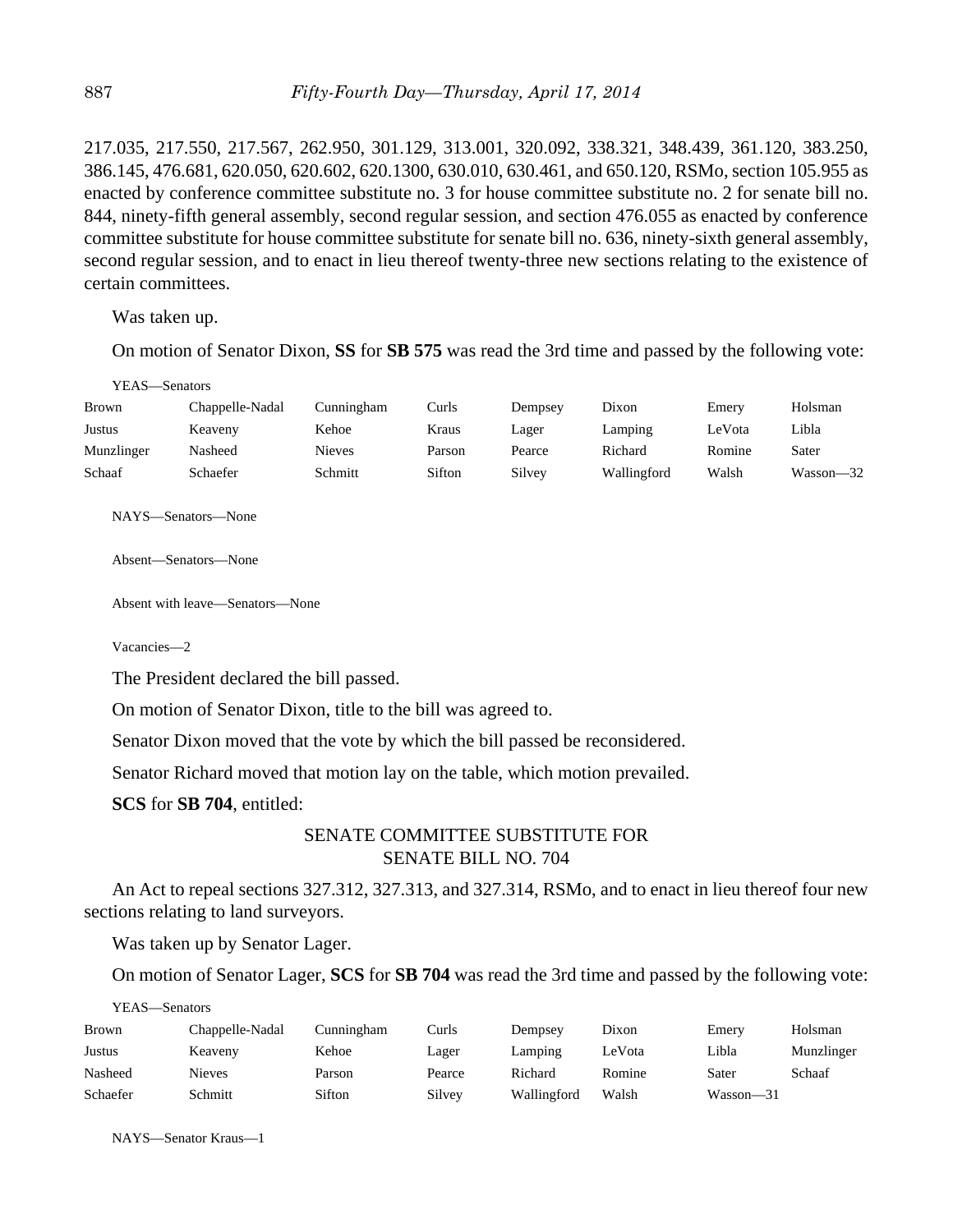Absent—Senators—None

Absent with leave—Senators—None

Vacancies—2

The President declared the bill passed.

On motion of Senator Lager, title to the bill was agreed to.

Senator Lager moved that the vote by which the bill passed be reconsidered.

Senator Richard moved that motion lay on the table, which motion prevailed.

**SB 842**, introduced by Senator Parson, entitled:

An Act to repeal section 142.941, RSMo, and to enact in lieu thereof one new section relating to diesel fuel inspections.

Was taken up.

On motion of Senator Parson, **SB 842** was read the 3rd time and passed by the following vote:

YEAS—Senators

| <b>Brown</b> | Chappelle-Nadal | Cunningham    | Curls  | Dempsey | Dixon       | Emery  | Holsman   |
|--------------|-----------------|---------------|--------|---------|-------------|--------|-----------|
| Justus       | Keaveny         | Kehoe         | Kraus  | Lager   | Lamping     | LeVota | Libla     |
| Munzlinger   | Nasheed         | <b>Nieves</b> | Parson | Pearce  | Richard     | Romine | Sater     |
| Schaaf       | Schaefer        | Schmitt       | Sifton | Silvey  | Wallingford | Walsh  | Wasson-32 |

NAYS—Senators—None

Absent—Senators—None

Absent with leave—Senators—None

Vacancies—2

The President declared the bill passed.

On motion of Senator Parson, title to the bill was agreed to.

Senator Parson moved that the vote by which the bill passed be reconsidered.

Senator Richard moved that motion lay on the table, which motion prevailed.

**SCS** for **SB 852**, entitled:

## SENATE COMMITTEE SUBSTITUTE FOR SENATE BILL NO. 852

An Act to repeal sections 84.340 and 571.030, RSMo, and to enact in lieu thereof three new sections relating to corporate security advisors, with a penalty provision and an emergency clause.

Was taken up by Senator Schmitt.

On motion of Senator Schmitt, **SCS** for **SB 852** was read the 3rd time and passed by the following vote: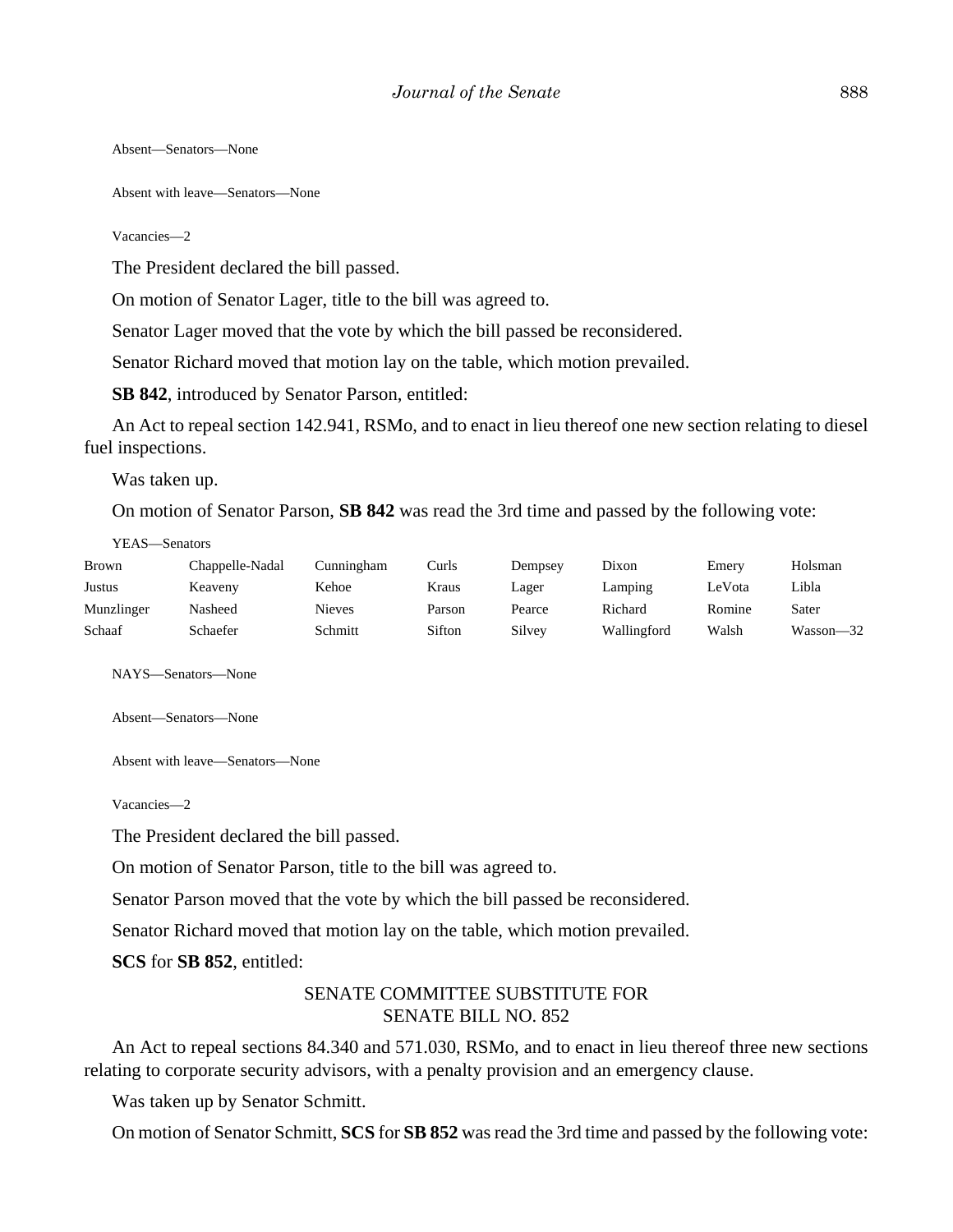| <b>Brown</b>  | Chappelle-Nadal                                         | Cunningham    | Curls  | Dempsey | Dixon       | Emery  | Holsman       |
|---------------|---------------------------------------------------------|---------------|--------|---------|-------------|--------|---------------|
| <b>Justus</b> | Keaveny                                                 | Kehoe         | Kraus  | Lager   | Lamping     | LeVota | Libla         |
| Munzlinger    | Nasheed                                                 | <b>Nieves</b> | Parson | Pearce  | Richard     | Romine | Sater         |
| Schaaf        | Schaefer                                                | Schmitt       | Sifton | Silvey  | Wallingford | Walsh  | Wasson-32     |
|               | NAYS-Senators-None                                      |               |        |         |             |        |               |
|               | Absent-Senators-None                                    |               |        |         |             |        |               |
|               | Absent with leave—Senators—None                         |               |        |         |             |        |               |
| Vacancies-2   |                                                         |               |        |         |             |        |               |
|               | The President declared the bill passed.                 |               |        |         |             |        |               |
|               | The emergency clause was adopted by the following vote: |               |        |         |             |        |               |
| YEAS-Senators |                                                         |               |        |         |             |        |               |
| <b>Brown</b>  | Chappelle-Nadal                                         | Cunningham    | Curls  | Dempsey | Dixon       | Emery  | Holsman       |
| Justus        | Keaveny                                                 | Kehoe         | Kraus  | Lager   | Lamping     | LeVota | Libla         |
| Munzlinger    | Nasheed                                                 | <b>Nieves</b> | Parson | Pearce  | Richard     | Romine | Sater         |
| Schaaf        | Schaefer                                                | Schmitt       | Sifton | Silvey  | Wallingford | Walsh  | $Wasson - 32$ |
|               | NAYS-Senators-None                                      |               |        |         |             |        |               |

YEAS—Senators

Absent—Senators—None

Absent with leave—Senators—None

Vacancies—2

On motion of Senator Schmitt, title to the bill was agreed to.

Senator Schmitt moved that the vote by which the bill passed be reconsidered.

Senator Richard moved that motion lay on the table, which motion prevailed.

**SCS** for **SB 873**, entitled:

## SENATE COMMITTEE SUBSTITUTE FOR SENATE BILL NO. 873

An Act to repeal sections 210.117, 210.482, 210.487, and 211.038, RSMo, and to enact in lieu thereof four new sections relating to background checks for the purposes of child placement.

Was taken up by Senator Brown.

On motion of Senator Brown, **SCS** for **SB 873** was read the 3rd time and passed by the following vote:

| YEAS—Senators |                                          |  |  |  |       |       |         |  |
|---------------|------------------------------------------|--|--|--|-------|-------|---------|--|
| Brown         | Chappelle-Nadal Cunningham Curls Dempsey |  |  |  | Dixon | Emery | Holsman |  |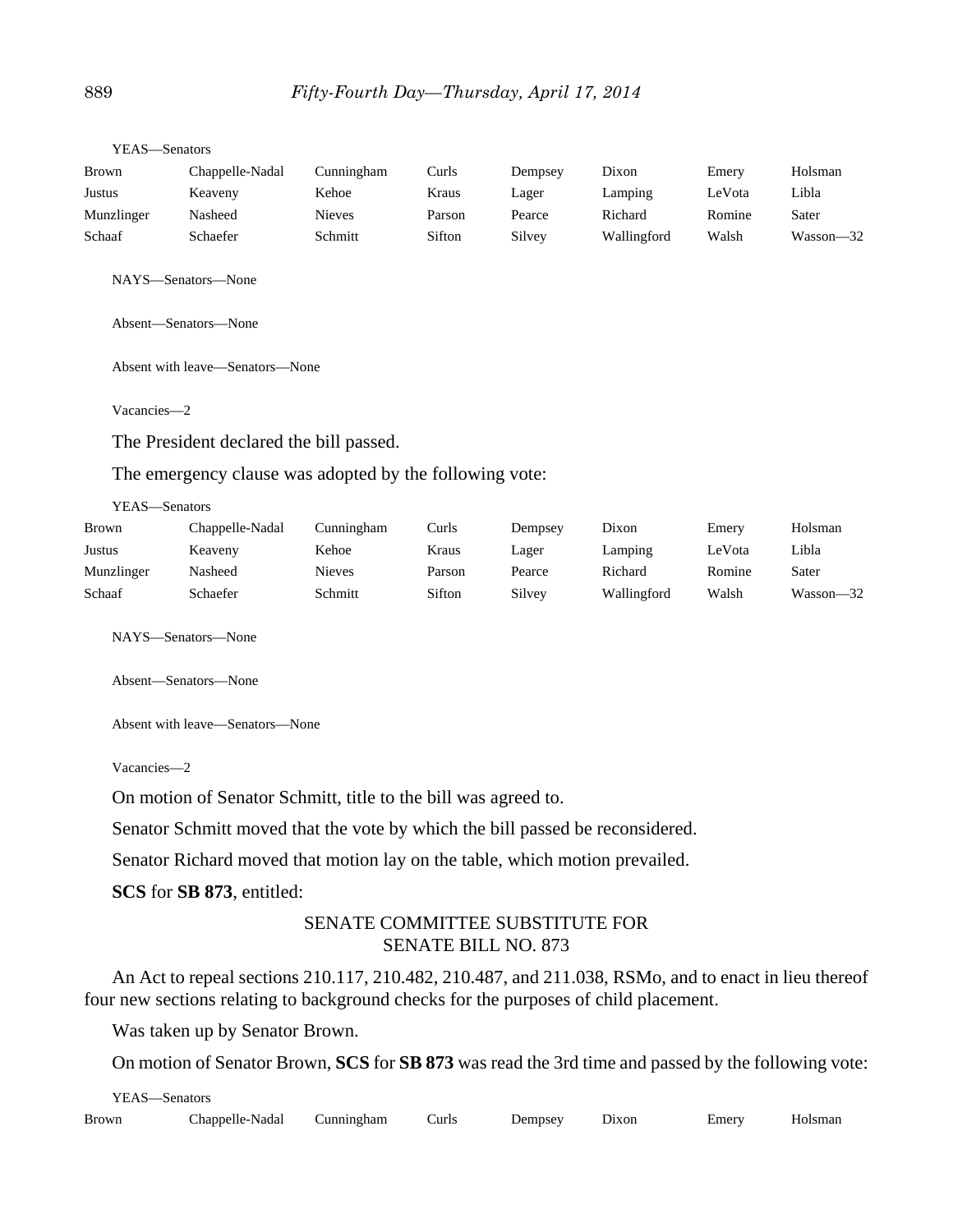| Justus     | Keaveny  | Kehoe   | Kraus  | Lager  | Lampıng     | LeVota | Libla         |
|------------|----------|---------|--------|--------|-------------|--------|---------------|
| Munzlinger | Nasheed  | Nieves  | Parson | Pearce | Richard     | Romine | Sater         |
| Schaaf     | Schaefer | Schmitt | Sifton | Silvey | Wallingford | Walsh  | $Wasson - 32$ |

NAYS—Senators—None

Absent—Senators—None

Absent with leave—Senators—None

Vacancies—2

The President declared the bill passed.

On motion of Senator Brown, title to the bill was agreed to.

Senator Brown moved that the vote by which the bill passed be reconsidered.

Senator Richard moved that motion lay on the table, which motion prevailed.

**SB 992**, introduced by Senator Dempsey, entitled:

An Act to repeal section 8.010, RSMo, and to enact in lieu thereof one new section relating to the board of public buildings.

Was taken up.

On motion of Senator Dempsey, **SB 992** was read the 3rd time and passed by the following vote:

YEAS—Senators

| Brown      | Chappelle-Nadal | Cunningham    | Curls  | Dempsey | Dixon       | Emery  | Holsman   |
|------------|-----------------|---------------|--------|---------|-------------|--------|-----------|
| Justus     | Keaveny         | Kehoe         | Kraus  | Lager   | Lamping     | LeVota | Libla     |
| Munzlinger | Nasheed         | <b>Nieves</b> | Parson | Pearce  | Richard     | Romine | Sater     |
| Schaaf     | Schaefer        | Schmitt       | Sifton | Silvey  | Wallingford | Walsh  | Wasson-32 |

NAYS—Senators—None

Absent—Senators—None

Absent with leave—Senators—None

Vacancies—2

The President declared the bill passed.

On motion of Senator Dempsey, title to the bill was agreed to.

Senator Dempsey moved that the vote by which the bill passed be reconsidered.

Senator Richard moved that motion lay on the table, which motion prevailed.

**SS** for **SCS** for **SB 599**, introduced by Senator Kraus, entitled: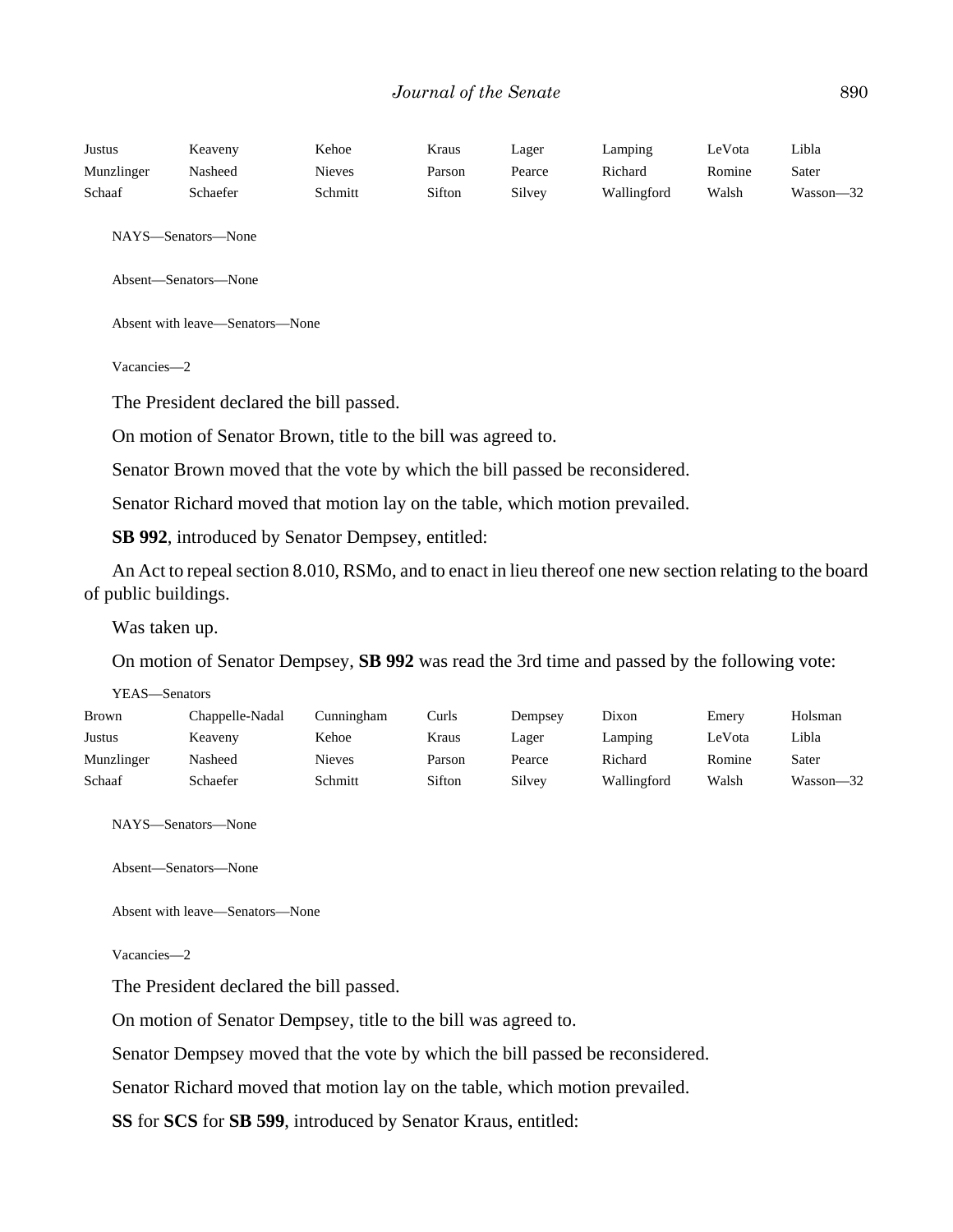# SENATE SUBSTITUTE FOR SENATE COMMITTEE SUBSTITUTE FOR SENATE BILL NO. 599

An Act to amend chapter 43, RSMo, by adding thereto one new section relating to automated license plate reader systems, with penalty provisions.

Was taken up.

On motion of Senator Kraus, **SS** for **SCS** for **SB 599** was read the 3rd time and passed by the following vote:

YEAS—Senators

| Brown    | Chappelle-Nadal | Cunningham | Curls  | Dempsev     | Dixon  | Emery     | Holsman    |
|----------|-----------------|------------|--------|-------------|--------|-----------|------------|
| Keaveny  | Kehoe           | Kraus      | Lager  | Lampıng     | LeVota | Libla     | Munzlinger |
| Nasheed  | <b>Nieves</b>   | Parson     | Pearce | Richard     | Romine | Sater     | Schaaf     |
| Schaefer | Schmitt         | Sifton     | Silvey | Wallingford | Walsh  | Wasson—31 |            |

NAYS—Senators—None

Absent—Senator Justus—1

Absent with leave—Senators—None

Vacancies—2

The President declared the bill passed.

On motion of Senator Kraus, title to the bill was agreed to.

Senator Kraus moved that the vote by which the bill passed be reconsidered.

Senator Richard moved that motion lay on the table, which motion prevailed.

**SCS** for **SB 642**, entitled:

## SENATE COMMITTEE SUBSTITUTE FOR SENATE BILL NO. 642

An Act to repeal sections 444.772 and 444.773, RSMo, and to enact in lieu thereof two new sections relating to surface mining.

Was taken up by Senator Romine.

On motion of Senator Romine, **SCS** for **SB 642** was read the 3rd time and passed by the following vote:

| YEAS—Senators |                 |               |        |         |             |        |               |  |  |  |
|---------------|-----------------|---------------|--------|---------|-------------|--------|---------------|--|--|--|
| <b>Brown</b>  | Chappelle-Nadal | Cunningham    | Curls  | Dempsey | Dixon       | Emery  | Holsman       |  |  |  |
| <b>Justus</b> | Keaveny         | Kehoe         | Kraus  | Lager   | Lamping     | LeVota | Libla         |  |  |  |
| Munzlinger    | Nasheed         | <b>Nieves</b> | Parson | Pearce  | Richard     | Romine | Sater         |  |  |  |
| Schaaf        | Schaefer        | Schmitt       | Sifton | Silvey  | Wallingford | Walsh  | $Wasson - 32$ |  |  |  |

NAYS—Senators—None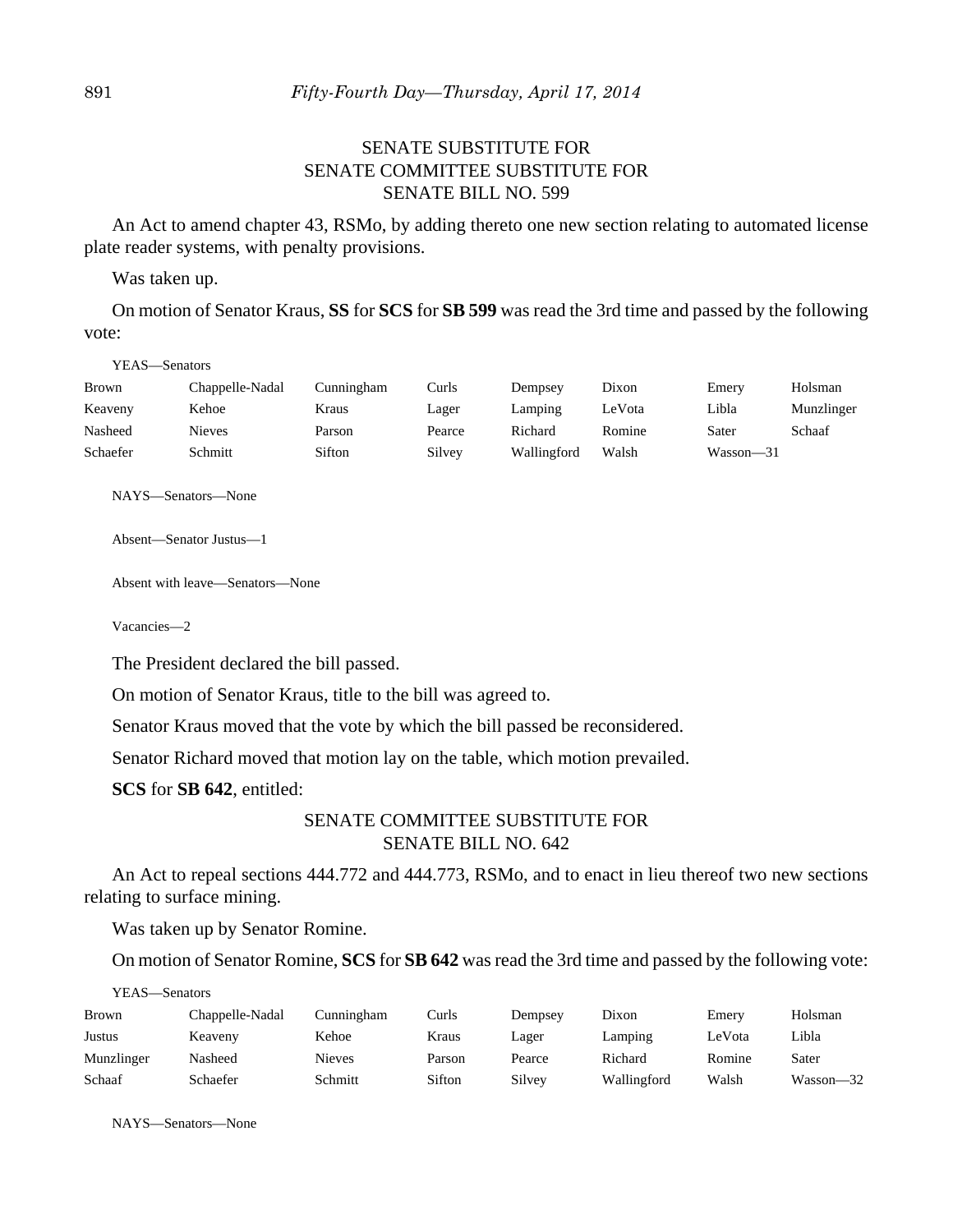Absent—Senators—None

Absent with leave—Senators—None

Vacancies—2

The President declared the bill passed.

On motion of Senator Romine, title to the bill was agreed to.

Senator Romine moved that the vote by which the bill passed be reconsidered.

Senator Richard moved that motion lay on the table, which motion prevailed.

**SB 655**, introduced by Senator Kraus, entitled:

An Act to repeal sections 441.005, 441.500, 441.760, 441.770, and 569.130, RSMo, and to enact in lieu thereof five new sections relating to rental property.

Was taken up.

On motion of Senator Kraus, **SB 655** was read the 3rd time and passed by the following vote:

YEAS—Senators

| <b>Brown</b>  | Chappelle-Nadal | Cunningham | Curls  | Dempsey | Dixon       | Emery  | Holsman   |
|---------------|-----------------|------------|--------|---------|-------------|--------|-----------|
| <b>Justus</b> | Keaveny         | Kehoe      | Kraus  | Lager   | Lamping     | LeVota | Libla     |
| Munzlinger    | Nasheed         | Nieves     | Parson | Pearce  | Richard     | Romine | Sater     |
| Schaaf        | Schaefer        | Schmitt    | Sifton | Silvey  | Wallingford | Walsh  | Wasson-32 |

NAYS—Senators—None

Absent—Senators—None

Absent with leave—Senators—None

Vacancies—2

The President declared the bill passed.

On motion of Senator Kraus, title to the bill was agreed to.

Senator Kraus moved that the vote by which the bill passed be reconsidered.

Senator Richard moved that motion lay on the table, which motion prevailed.

**SB 717**, introduced by Senator Brown, entitled:

An Act to repeal section 338.020, RSMo, and to enact in lieu thereof one new section relating to legally qualified federal pharmacists.

Was taken up.

On motion of Senator Brown, **SB 717** was read the 3rd time and passed by the following vote:

YEAS—Senators

| Chappelle-Nadal<br>Brown<br>Cunningham | ∖urls | Dempsey<br>______ | Dixon | Emerv | Holsman |
|----------------------------------------|-------|-------------------|-------|-------|---------|
|----------------------------------------|-------|-------------------|-------|-------|---------|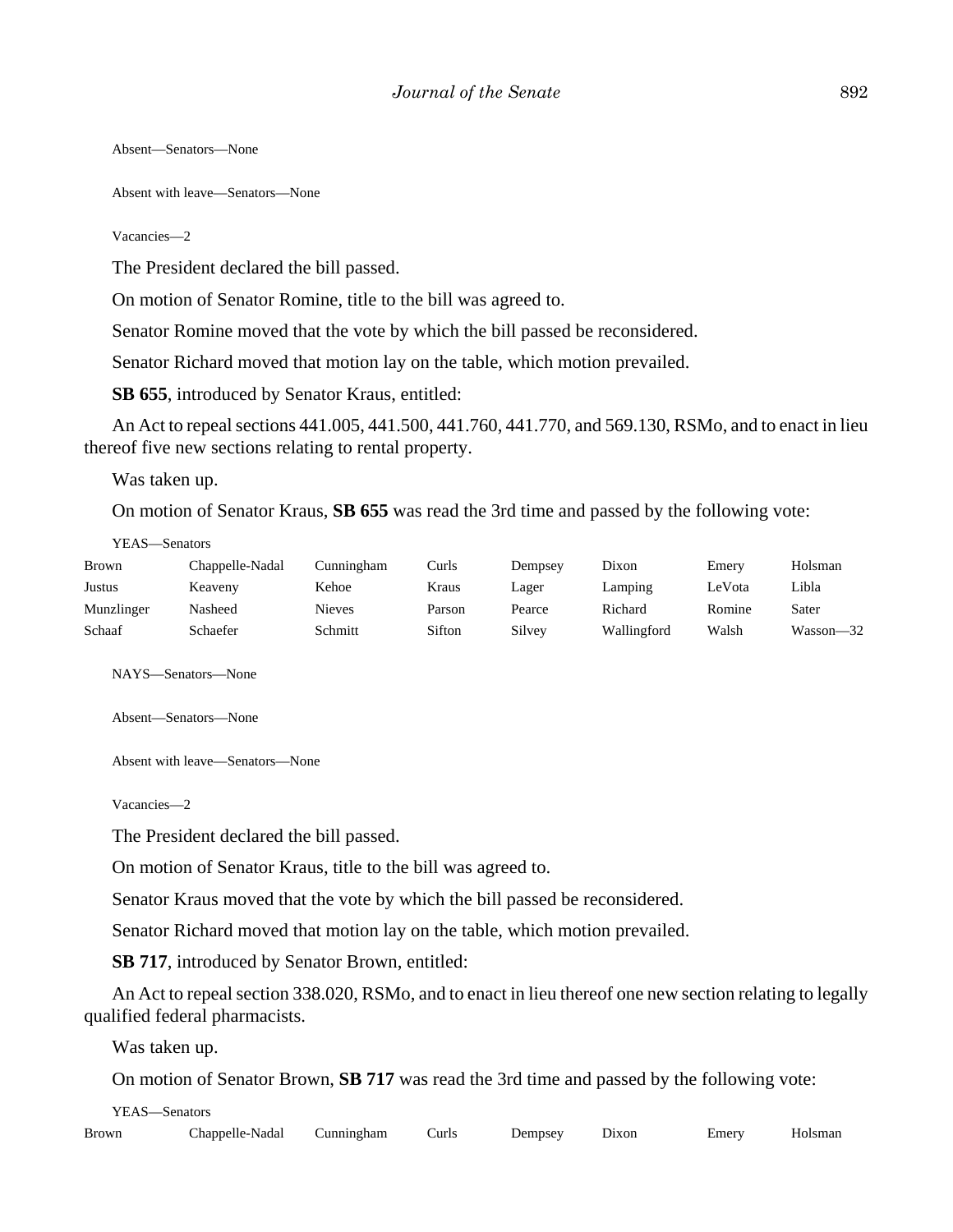| Keaveny  | Kehoe         | Kraus  | Lager  | Lamping     | LeVota | Libla         | Munzlinger |
|----------|---------------|--------|--------|-------------|--------|---------------|------------|
| Nasheed  | <b>Nieves</b> | Parson | Pearce | Richard     | Romine | Sater         | Schaaf     |
| Schaefer | Schmitt       | Sifton | Silvey | Wallingford | Walsh  | $Wasson - 31$ |            |

NAYS—Senators—None

Absent—Senator Justus—1

Absent with leave—Senators—None

Vacancies—2

The President declared the bill passed.

On motion of Senator Brown, title to the bill was agreed to.

Senator Brown moved that the vote by which the bill passed be reconsidered.

Senator Richard moved that motion lay on the table, which motion prevailed.

**SS** for **SB 758**, introduced by Senator Justus, entitled:

## SENATE SUBSTITUTE FOR SENATE BILL NO. 758

An Act to repeal section 105.711, RSMo, and to enact in lieu thereof one new section relating to health care professionals who are covered by the state legal expense fund.

Was taken up.

Senator Pearce assumed the Chair.

On motion of Senator Justus, **SS** for **SB 758** was read the 3rd time and passed by the following vote:

YEAS—Senators

| <b>Brown</b> | Chappelle-Nadal | Cunningham    | Curls  | Dempsey | Dixon       | Emery  | Holsman   |
|--------------|-----------------|---------------|--------|---------|-------------|--------|-----------|
| Justus       | Keaveny         | Kehoe         | Kraus  | Lager   | Lamping     | LeVota | Libla     |
| Munzlinger   | Nasheed         | <b>Nieves</b> | Parson | Pearce  | Richard     | Romine | Sater     |
| Schaaf       | Schaefer        | Schmitt       | Sifton | Silvey  | Wallingford | Walsh  | Wasson-32 |

NAYS—Senators—None

Absent—Senators—None

Absent with leave—Senators—None

Vacancies—2

The President declared the bill passed.

On motion of Senator Justus, title to the bill was agreed to.

Senator Justus moved that the vote by which the bill passed be reconsidered.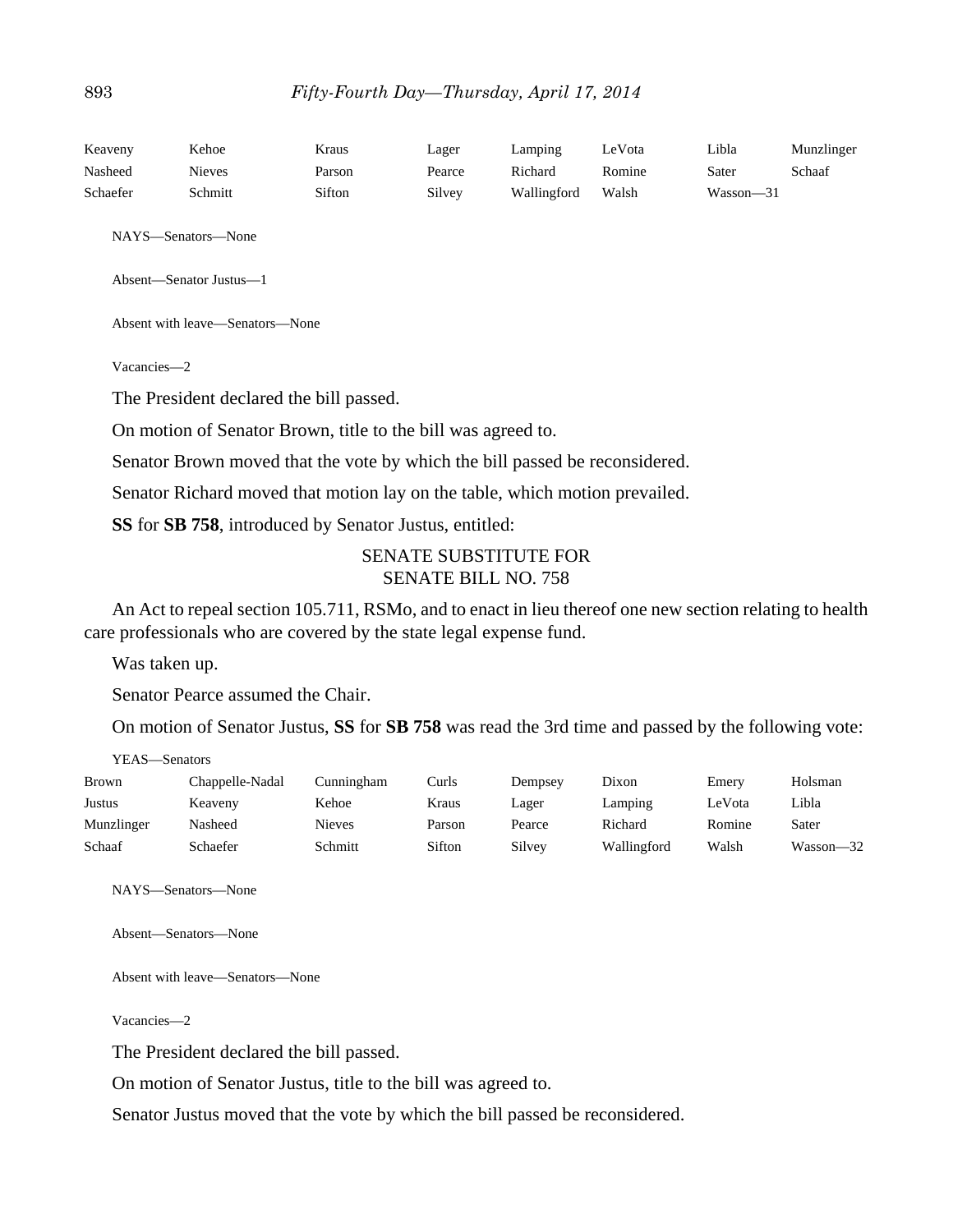Senator Richard moved that motion lay on the table, which motion prevailed.

**SB 786**, introduced by Senator Schmitt, entitled:

An Act to repeal section 311.055, RSMo, and to enact in lieu thereof one new section relating to intoxicating liquor manufactured for personal or family use.

Was taken up.

On motion of Senator Schmitt, **SB 786** was read the 3rd time and passed by the following vote:

YEAS—Senators

| <b>Brown</b>  | Chappelle-Nadal | Cunningham | Curls  | Dempsey | Dixon       | Emery  | Holsman   |
|---------------|-----------------|------------|--------|---------|-------------|--------|-----------|
| <b>Justus</b> | Keaveny         | Kehoe      | Kraus  | Lager   | Lamping     | LeVota | Libla     |
| Munzlinger    | Nasheed         | Nieves     | Parson | Pearce  | Richard     | Romine | Sater     |
| Schaaf        | Schaefer        | Schmitt    | Sifton | Silvey  | Wallingford | Walsh  | Wasson-32 |

NAYS—Senators—None

Absent—Senators—None

Absent with leave—Senators—None

Vacancies—2

The President declared the bill passed.

On motion of Senator Schmitt, title to the bill was agreed to.

Senator Schmitt moved that the vote by which the bill passed be reconsidered.

Senator Richard moved that motion lay on the table, which motion prevailed.

**SCS** for **SB 824**, entitled:

## SENATE COMMITTEE SUBSTITUTE FOR SENATE BILL NO. 824

An Act to repeal sections 1.020, 56.010, 56.060, 56.067, 56.265, 56.363, 56.430, 56.805, 56.807, 56.816, and 211.411, RSMo, and to enact in lieu thereof thirteen new sections relating to prosecuting attorneys.

Was taken up by Senator Dixon.

On motion of Senator Dixon, **SCS** for **SB 824** was read the 3rd time and passed by the following vote:

| YEAS—Senators |                 |               |        |         |             |        |           |
|---------------|-----------------|---------------|--------|---------|-------------|--------|-----------|
| <b>Brown</b>  | Chappelle-Nadal | Cunningham    | Curls  | Dempsey | Dixon       | Emery  | Holsman   |
| Justus        | Keaveny         | Kehoe         | Kraus  | Lager   | Lamping     | LeVota | Libla     |
| Munzlinger    | Nasheed         | <b>Nieves</b> | Parson | Pearce  | Richard     | Romine | Sater     |
| Schaaf        | Schaefer        | Schmitt       | Sifton | Silvey  | Wallingford | Walsh  | Wasson—32 |

NAYS—Senators—None

Absent—Senators—None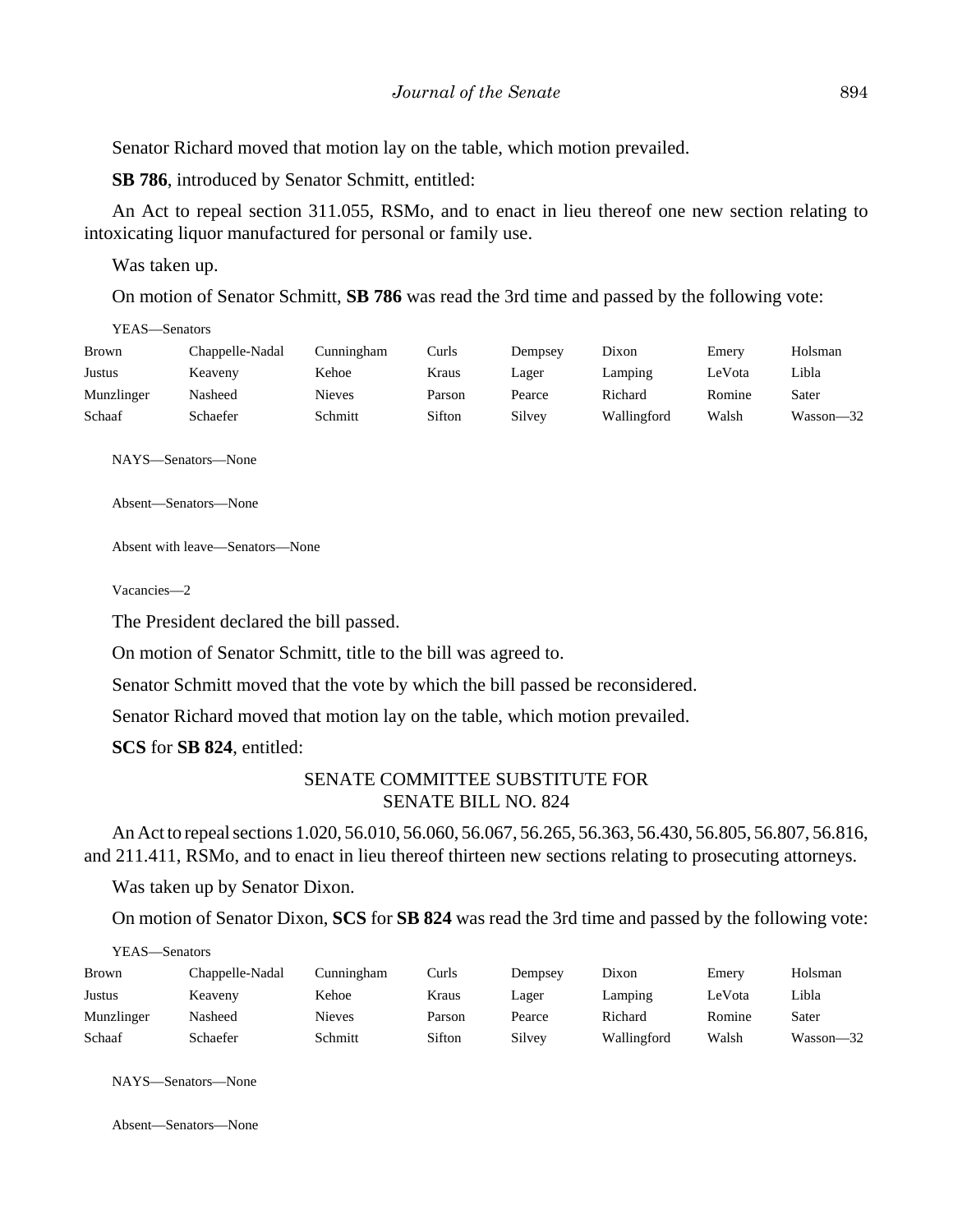Absent with leave—Senators—None

Vacancies—2

The President declared the bill passed.

On motion of Senator Dixon, title to the bill was agreed to.

Senator Dixon moved that the vote by which the bill passed be reconsidered.

Senator Richard moved that motion lay on the table, which motion prevailed.

**SS** for **SB 860**, introduced by Senator Cunningham, entitled:

## SENATE SUBSTITUTE FOR SENATE BILL NO. 860

An Act to repeal section 144.044, RSMo, and to enact in lieu thereof one new section relating to the sales of used manufactured homes.

Was taken up.

On motion of Senator Cunningham, **SS** for **SB 860** was read the 3rd time and passed by the following vote:

YEAS—Senators

| Brown      | Chappelle-Nadal | Cunningham    | Curls  | Dempsey | Dixon       | Emery  | Holsman   |
|------------|-----------------|---------------|--------|---------|-------------|--------|-----------|
| Justus     | Keaveny         | Kehoe         | Kraus  | Lager   | Lamping     | LeVota | Libla     |
| Munzlinger | Nasheed         | <b>Nieves</b> | Parson | Pearce  | Richard     | Romine | Sater     |
| Schaaf     | Schaefer        | Schmitt       | Sifton | Silvey  | Wallingford | Walsh  | Wasson-32 |

NAYS—Senators—None

Absent—Senators—None

Absent with leave—Senators—None

Vacancies—2

The President declared the bill passed.

On motion of Senator Cunningham, title to the bill was agreed to.

Senator Cunningham moved that the vote by which the bill passed be reconsidered.

Senator Richard moved that motion lay on the table, which motion prevailed.

**SS** for **SB 869**, introduced by Senator Schmitt, entitled:

## SENATE SUBSTITUTE FOR SENATE BILL NO. 869

An Act to repeal sections 453.073 and 453.074, RSMo, and to enact in lieu thereof two new sections relating to adoption subsidies.

Was taken up.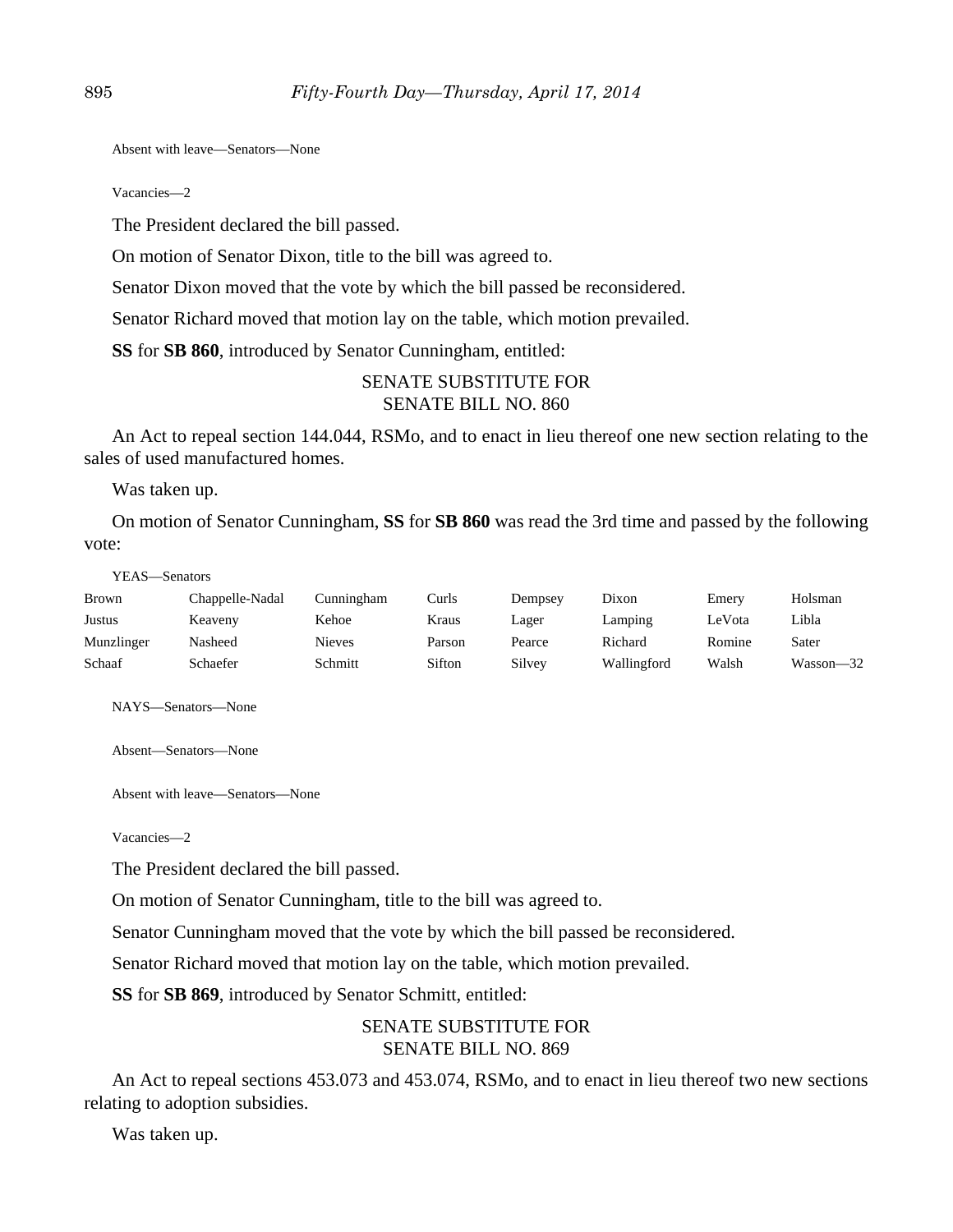## On motion of Senator Schmitt, **SS** for **SB 869** was read the 3rd time and passed by the following vote:

| <b>Brown</b> | Chappelle-Nadal | Cunningham    | Curls  | Dempsey | Dixon       | Emery  | Holsman   |
|--------------|-----------------|---------------|--------|---------|-------------|--------|-----------|
| Justus       | Keaveny         | Kehoe         | Kraus  | Lager   | Lamping     | LeVota | Libla     |
| Munzlinger   | Nasheed         | <b>Nieves</b> | Parson | Pearce  | Richard     | Romine | Sater     |
| Schaaf       | Schaefer        | Schmitt       | Sifton | Silvey  | Wallingford | Walsh  | Wasson-32 |

NAYS—Senators—None

Absent—Senators—None

Absent with leave—Senators—None

Vacancies—2

The President declared the bill passed.

On motion of Senator Schmitt, title to the bill was agreed to.

Senator Schmitt moved that the vote by which the bill passed be reconsidered.

Senator Richard moved that motion lay on the table, which motion prevailed.

**SB 891**, introduced by Senator Kehoe, entitled:

An Act to repeal section 300.320, RSMo, relating to the identification of funeral processions.

Was taken up.

 $VEAC$  Canators

On motion of Senator Kehoe, **SB 891** was read the 3rd time and passed by the following vote:

| .            | ,,,,,,,,,,,,,,, |               |        |         |             |        |               |
|--------------|-----------------|---------------|--------|---------|-------------|--------|---------------|
| <b>Brown</b> | Chappelle-Nadal | Cunningham    | Curls  | Dempsey | Dixon       | Emery  | Holsman       |
| Justus       | Keaveny         | Kehoe         | Kraus  | Lager   | Lamping     | LeVota | Libla         |
| Munzlinger   | Nasheed         | <b>Nieves</b> | Parson | Pearce  | Richard     | Romine | Sater         |
| Schaaf       | Schaefer        | Schmitt       | Sifton | Silvey  | Wallingford | Walsh  | $Wasson - 32$ |

NAYS—Senators—None

Absent—Senators—None

Absent with leave—Senators—None

Vacancies—2

The President declared the bill passed.

On motion of Senator Kehoe, title to the bill was agreed to.

Senator Kehoe moved that the vote by which the bill passed be reconsidered.

Senator Richard moved that motion lay on the table, which motion prevailed.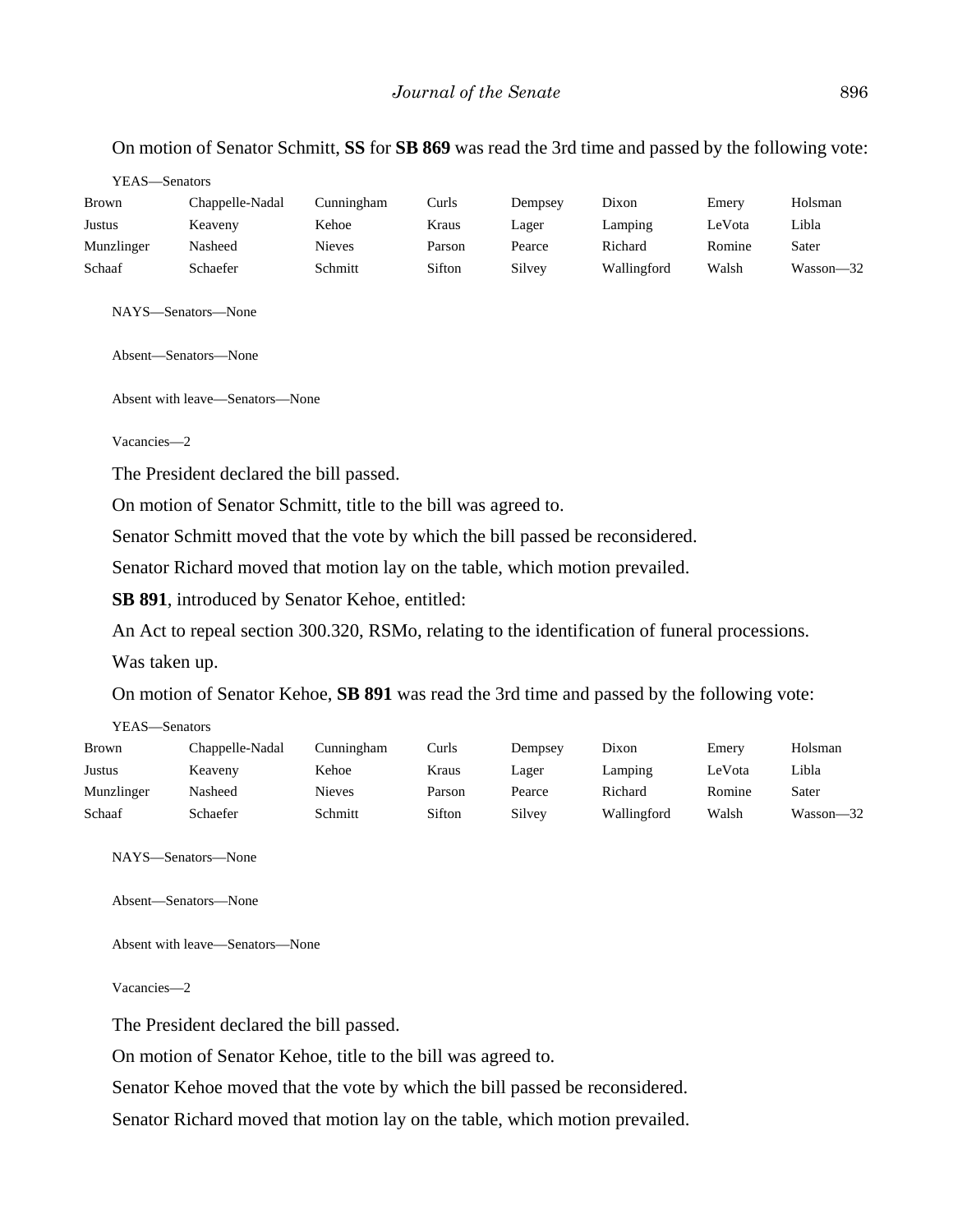**SB 794**, introduced by Senator Chappelle-Nadal, entitled:

An Act to repeal section 362.333, RSMo, and to enact in lieu thereof one new section relating to irrevocable life insurance trusts.

Was taken up.

On motion of Senator Chappelle-Nadal, **SB 794** was read the 3rd time and passed by the following vote:

| YEAS—Senators |                 |               |        |         |             |        |           |
|---------------|-----------------|---------------|--------|---------|-------------|--------|-----------|
| Brown         | Chappelle-Nadal | Cunningham    | Curls  | Dempsey | Dixon       | Emery  | Holsman   |
| Justus        | Keaveny         | Kehoe         | Kraus  | Lager   | Lamping     | LeVota | Libla     |
| Munzlinger    | Nasheed         | <b>Nieves</b> | Parson | Pearce  | Richard     | Romine | Sater     |
| Schaaf        | Schaefer        | Schmitt       | Sifton | Silvey  | Wallingford | Walsh  | Wasson-32 |

NAYS—Senators—None

Absent—Senators—None

Absent with leave—Senators—None

Vacancies—2

The President declared the bill passed.

On motion of Senator Chappelle-Nadal, title to the bill was agreed to.

Senator Chappelle-Nadal moved that the vote by which the bill passed be reconsidered.

Senator Richard moved that motion lay on the table, which motion prevailed.

**SS** for **SCS** for **SB 841**, introduced by Senator Wasson, entitled:

## SENATE SUBSTITUTE FOR SENATE COMMITTEE SUBSTITUTE FOR SENATE BILL NO. 841

An Act to repeal sections 407.925, 407.926, 407.927, 407.929, 407.931, 407.933, and 407.934, RSMo, and to enact in lieu thereof seven new sections relating to alternative nicotine or vapor products, with penalty provisions.

Was taken up.

President Pro Tem Dempsey assumed the Chair.

On motion of Senator Wasson, **SS** for **SCS** for **SB 841** was read the 3rd time and passed by the following vote:

YEAS—Senators

| <b>Brown</b> | Chappelle-Nadal | Cunningham | Curls   | Dempsey | Emery      | Holsman | Justus        |
|--------------|-----------------|------------|---------|---------|------------|---------|---------------|
| Kehoe        | Kraus           | Lager      | Lamping | Libla   | Munzlinger | Nasheed | <b>Nieves</b> |
| Parson       | Pearce          | Richard    | Romine  | Sater   | Schaefer   | Schmitt | Sifton        |
| Wallingford  | Walsh           | Wasson-27  |         |         |            |         |               |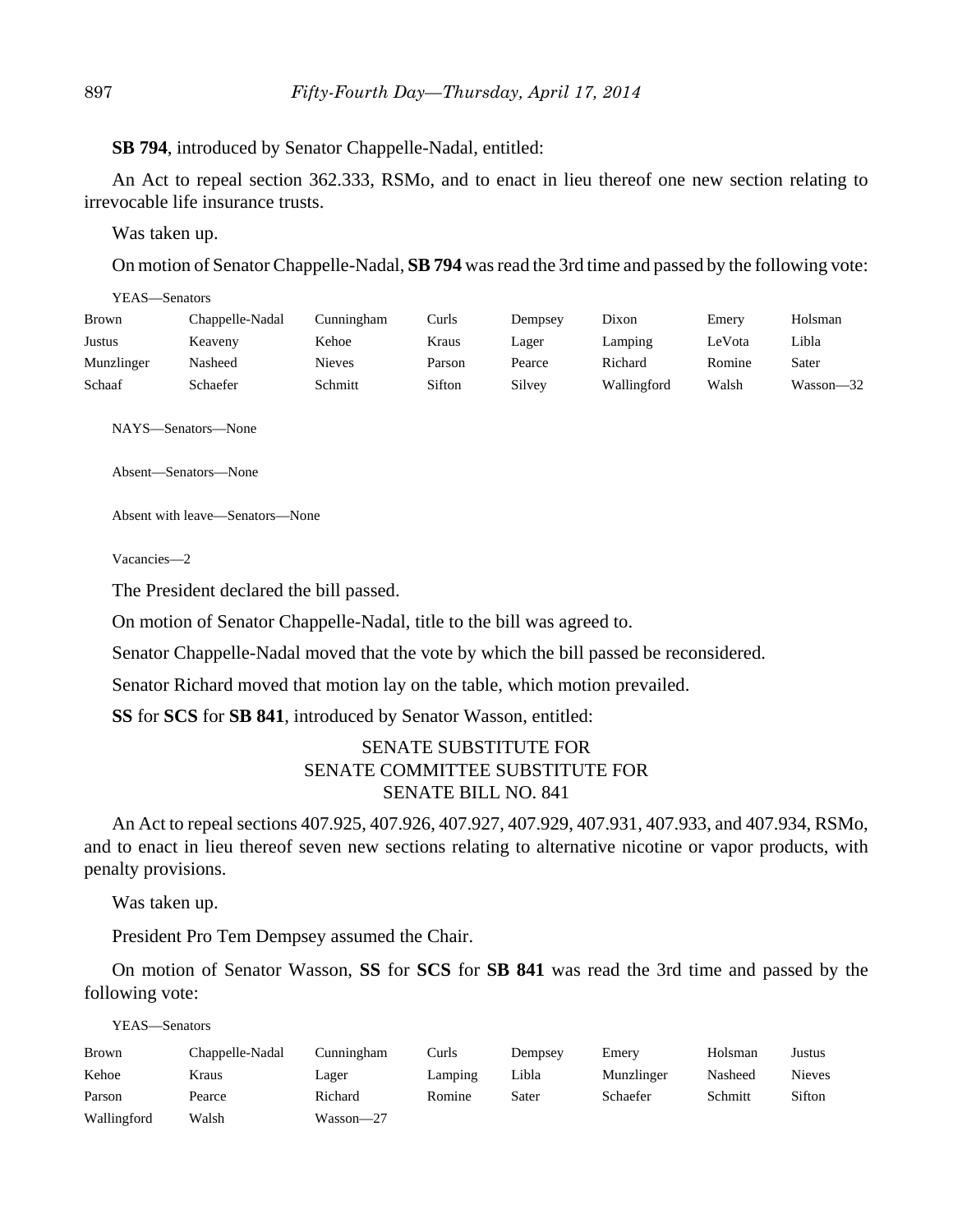NAYS—Senators

Keaveny LeVota Schaaf Silvey—4

Absent—Senator Dixon—1

Absent with leave—Senators—None

Vacancies—2

The President Pro Tem declared the bill passed.

On motion of Senator Wasson, title to the bill was agreed to.

Senator Wasson moved that the vote by which the bill passed be reconsidered.

Senator Richard moved that motion lay on the table, which motion prevailed.

#### **REPORTS OF STANDING COMMITTEES**

Senator Pearce, Chairman of the Committee on Education, submitted the following reports:

Mr. President: Your Committee on Education, to which was referred **SB 815**, begs leave to report that it has considered the same and recommends that the Senate Committee Substitute, hereto attached, do pass.

Also,

Mr. President: Your Committee on Education, to which were referred **SB 798** and **SB 514**, begs leave to report that it has considered the same and recommends that the Senate Committee Substitute, hereto attached, do pass.

Senator Richard, Chairman of the Committee on Rules, Joint Rules, Resolutions and Ethics, submitted the following report:

Mr. President: Your Committee on Rules, Joint Rules, Resolutions and Ethics, to which was referred **SCS** for **SB 896**, begs leave to report that it has examined the same and finds that the bill has been truly perfected and that the printed copies furnished the Senators are correct.

#### **MESSAGES FROM THE HOUSE**

The following messages were received from the House of Representatives through its Chief Clerk:

Mr. President: I am instructed by the House of Representatives to inform the Senate that the House has taken up and passed **HCS** for **HJR 90**, entitled:

Joint Resolution submitting to the qualified voters of Missouri an amendment to article VIII of the Constitution of Missouri, by adding thereto one new section relating to early voting.

In which the concurrence of the Senate is respectfully requested.

Read 1st time.

Also,

Mr. President: I am instructed by the House of Representatives to inform the Senate that the House has taken up and passed **HCS** for **HB 1999**, entitled: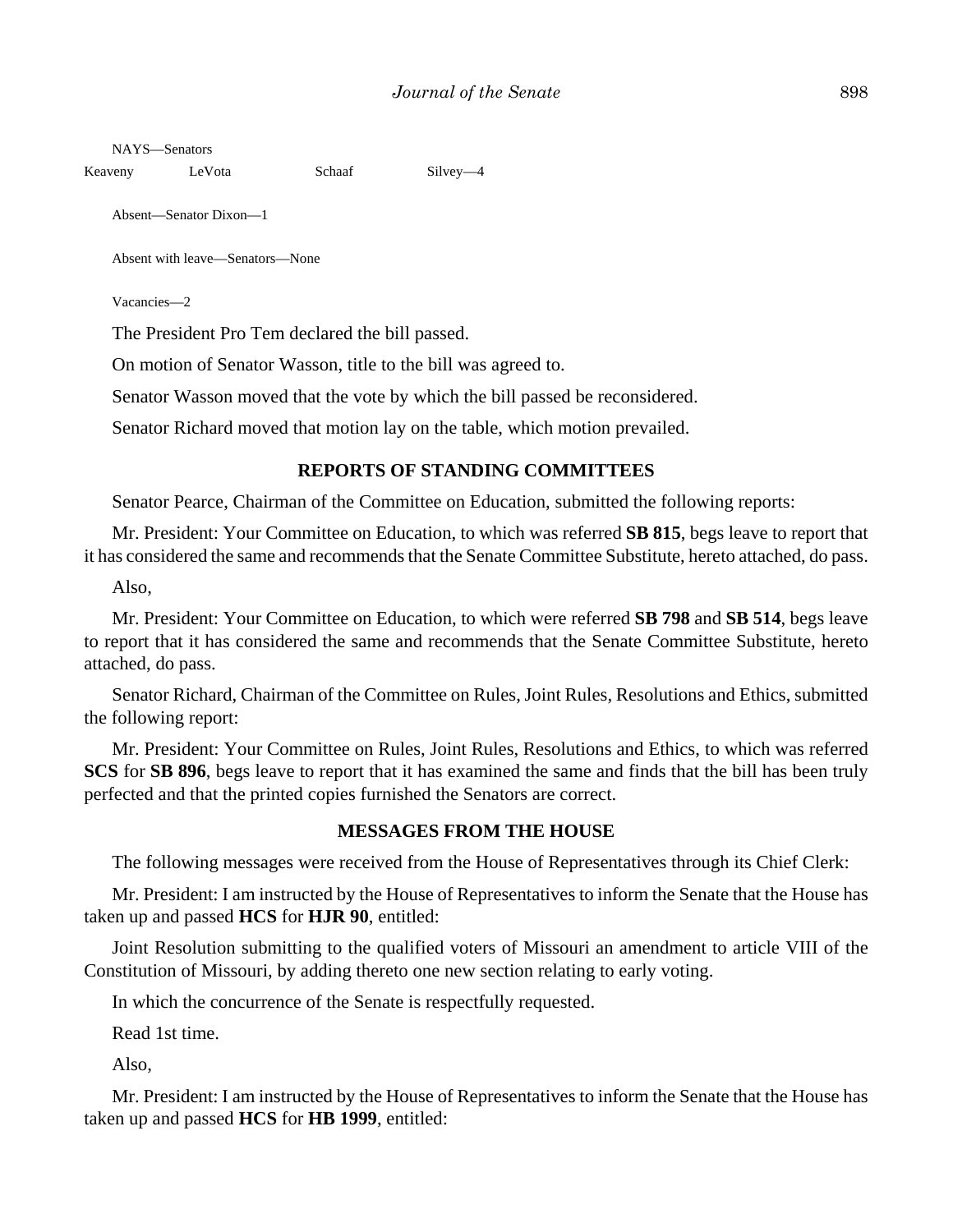An Act to repeal section 301.640, RSMo, and to enact in lieu thereof one new section relating to the electronic transmission of motor vehicle lien documents.

In which the concurrence of the Senate is respectfully requested.

Read 1st time.

Also,

Mr. President: I am instructed by the House of Representatives to inform the Senate that the House has taken up and passed **HCS** for **HB 1075**, entitled:

An Act to repeal sections 447.503, 447.535, 447.536, 447.547, and 447.569, RSMo, and to enact in lieu thereof six new sections relating to unclaimed property.

In which the concurrence of the Senate is respectfully requested.

Read 1st time.

## **REPORTS OF STANDING COMMITTEES**

Senator Cunningham, Chairman of the Committee on Governmental Accountability and Fiscal Oversight, submitted the following report:

Mr. President: Your Committee on Governmental Accountability and Fiscal Oversight, to which was referred **HCS** for **HB 1501**, begs leave to report that it has considered the same and recommends that the bill do pass.

#### **RESOLUTIONS**

Senator Dempsey offered Senate Resolution No. 1876, regarding Clifford Wayne Wilson, Saint Peters, which was adopted.

Senator Dempsey offered Senate Resolution No. 1877, regarding Gustave Emil Vogelsang, Saint Peters, which was adopted.

Senator Dempsey offered Senate Resolution No. 1878, regarding George F. Wilhelm, Jr., Saint Charles, which was adopted.

Senator Wasson offered Senate Resolution No. 1879, regarding Sandy O'Connor, which was adopted.

Senator Wasson offered Senate Resolution No. 1880, regarding Cindy Latch, which was adopted.

Senator Wasson offered Senate Resolution No. 1881, regarding Ronald Reese, which was adopted.

## **INTRODUCTIONS OF GUESTS**

Senator Schaefer introduced to the Senate, Coach Brian Smith, Drake Houdashelt, Jayden Cox and the 2014 Champion University of Missouri wrestling team.

Senator Dixon introduced to the Senate, former State Senator Norma Champion, Springfield.

On behalf of Senator Kehoe, the President introduced to the Senate, Isaac Rackers, St. Thomas; and Isaac was made an honorary page.

Senator Cunningham introduced to the Senate, the Physician of the Day, David Barbe, M.D., Mountain Grove.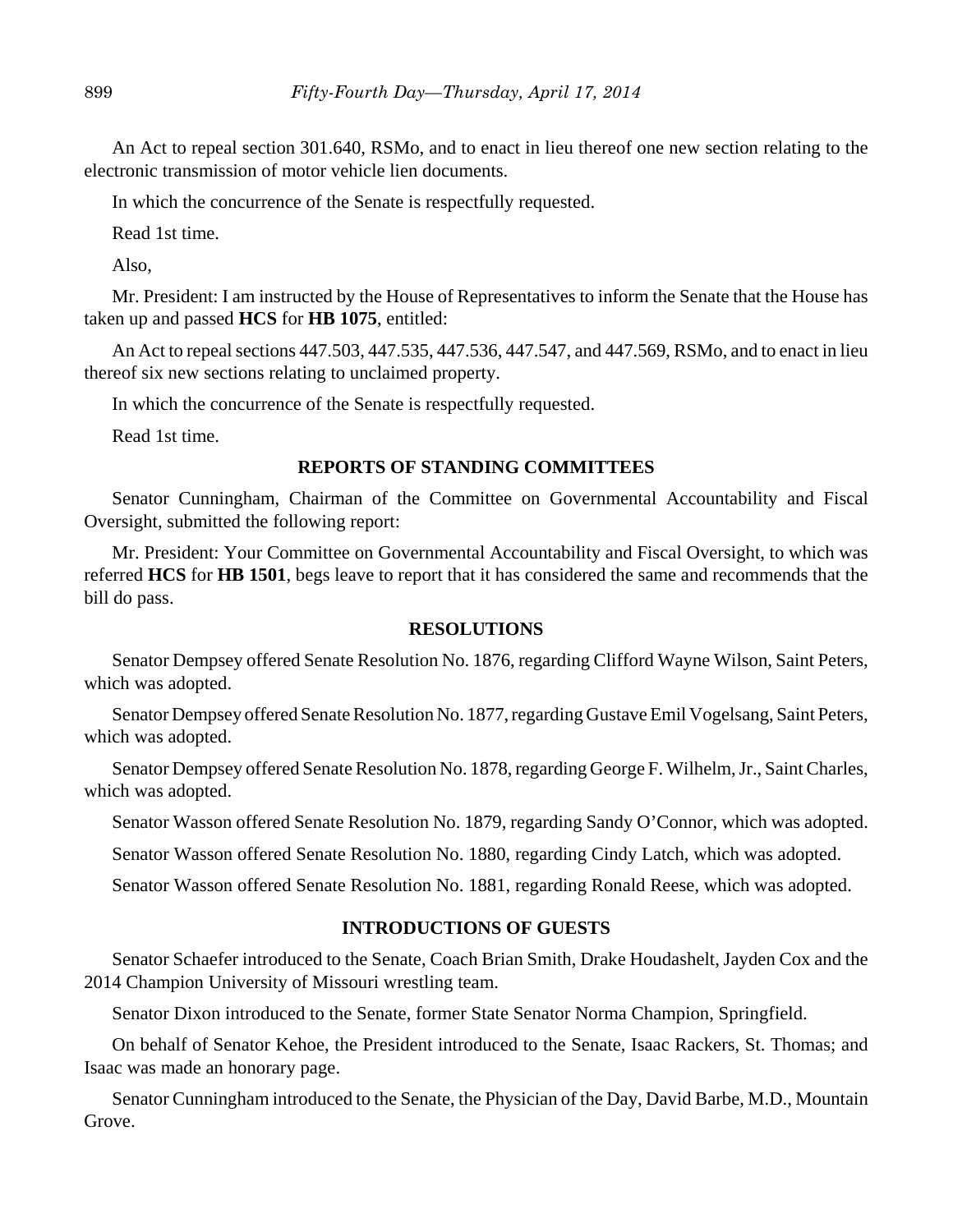Senator Schmitt introduced to the Senate, teacher Abby Evrard and fourth grade students from Twin Oaks Christian School, Ballwin.

Senator Dixon introduced to the Senate, Professor Lacey Hunnall and students: Kristina Witt, Bru Hickey, Beka Squires, Justin Burgess, Bethany Ruttan, Shannon Ashley Chambers, Ivy Jensen, Caitlin Anger and Taylor Barth, Evangel University, Springfield.

On motion of Senator Richard, the Senate adjourned until 4:00 p.m., Tuesday, April 22, 2014.

# SENATE CALENDAR \_\_\_\_\_\_

# FIFTY-FIFTH DAY–TUESDAY, APRIL 22, 2014  $\overline{\phantom{a}}$

## FORMAL CALENDAR

## HOUSE BILLS ON SECOND READING

HB 1144-White, et al HCS for HB 1918 HB 1539-Kelley (127), et al HCS for HB 1614 HB 1454-Swan, et al

HB 1251-Elmer, et al HB 1591-Brown and Higdon HCS for HJR 90 HCS for HB 1999 HCS for HB 1075

## THIRD READING OF SENATE BILLS

SS for SCS for SB 666-Schmitt (In Fiscal Oversight) SB 844-Dixon (In Fiscal Oversight) SS for SCS for SB 850-Munzlinger (In Fiscal Oversight)

SCS for SBs 638 & 647-Romine (In Fiscal Oversight) SS#2 for SB 754-Sater (In Fiscal Oversight) SCS for SB 896-Wallingford

## SENATE BILLS FOR PERFECTION

 1. SB 770-Wallingford, with SCS 2. SB 884-Wallingford and Sater 3. SB 958-Nieves 4. SB 858-Kraus

5. SB 669-Schaaf

 6. SB 821-Schaefer 7. SB 823-Dixon, et al, with SCS 8. SB 973-Brown 9. SB 815-Pearce, with SCS 10. SBs 798 & 514-Emery, with SCS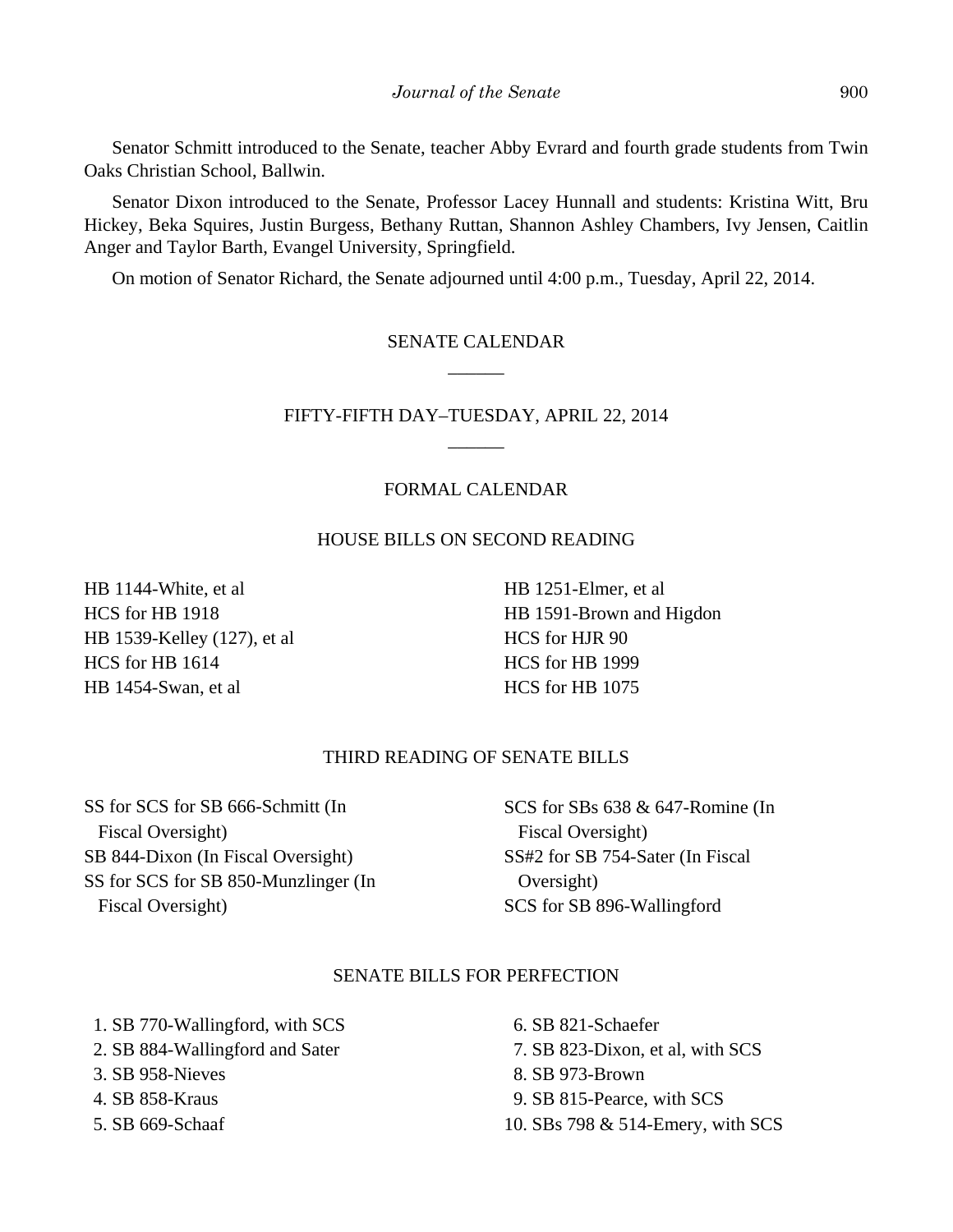#### HOUSE BILLS ON THIRD READING

 1. HB 1495-Torpey and Hicks, with SCS (Dixon)

2. HCS for HB 1501 (Schmitt)

- 3. HJR 72-Richardson, et al (Silvey)
- 4. HCS for HB 1218 (Wasson)
- 5. HCS for HJR 47 (Kraus)

 6. HB 1361-Gosen and Wieland (Parson) 7. HCS for HB 1079 (Parson) 8. HCS for HB 1295, with SCS (Kraus) 9. HB 2029-Cierpiot (Nieves) 10. HCS for HRB 1298 (Lager)

#### INFORMAL CALENDAR

#### SENATE BILLS FOR PERFECTION

SB 490-Lager and Kehoe, with SCS SB 494-Pearce, with SS (pending) SB 501-Keaveny SB 518-Sater, with SCS, SA 2 & SA 1 to SA 2 (pending) SB 519-Sater, with SS & SA 1 (pending) SB 538-Keaveny and Holsman SS for SB 543-Munzlinger SB 550-Sater, with SCS SB 553-Emery, with SCS (pending) SB 555-Nasheed, with SS & SA 1 (pending) SB 566-Sifton SB 573-Munzlinger, with SCS SB 578-Kraus SB 589-Brown, with SCS, SA 2 & SA 1 to SA 2 (pending) SB 617-Parson, with SCS, SS for SCS & SA 1 (pending) SB 634-Parson, with SCS SB 641-Emery SB 644-LeVota SB 659-Wallingford, with SCS SB 663-Munzlinger, with SCS SB 671-Sater SB 692-Wasson, with SA 1 (pending) SB 712-Walsh, with SCS & SS for SCS (pending)

SB 724-Parson SB 739-Romine, with SCS, SS for SCS, SA 1 & SA 1 to SA 1 (pending) SB 755-Wallingford SB 762-Schaefer, with SCS SB 769-Pearce, with SCS SBs 787 & 804-Justus, with SCS SB 790-Dixon SB 795-Lager SB 814-Brown SB 819-Wallingford, with SCS SB 830-Parson SBs 836 & 800-Munzlinger, with SCS SB 846-Richard SB 848-LeVota, with SCS SB 866-Wasson and Cunningham SB 875-Sater, with SCS SB 887-Schaefer SB 888-Parson, with SCS SB 912-Wasson and Justus, with SCS (pending) SB 919-Justus SB 964-Lager SB 966-Lager SJR 25-Lager, with SS, SA 2 & SA 1 to SA 2 (pending)